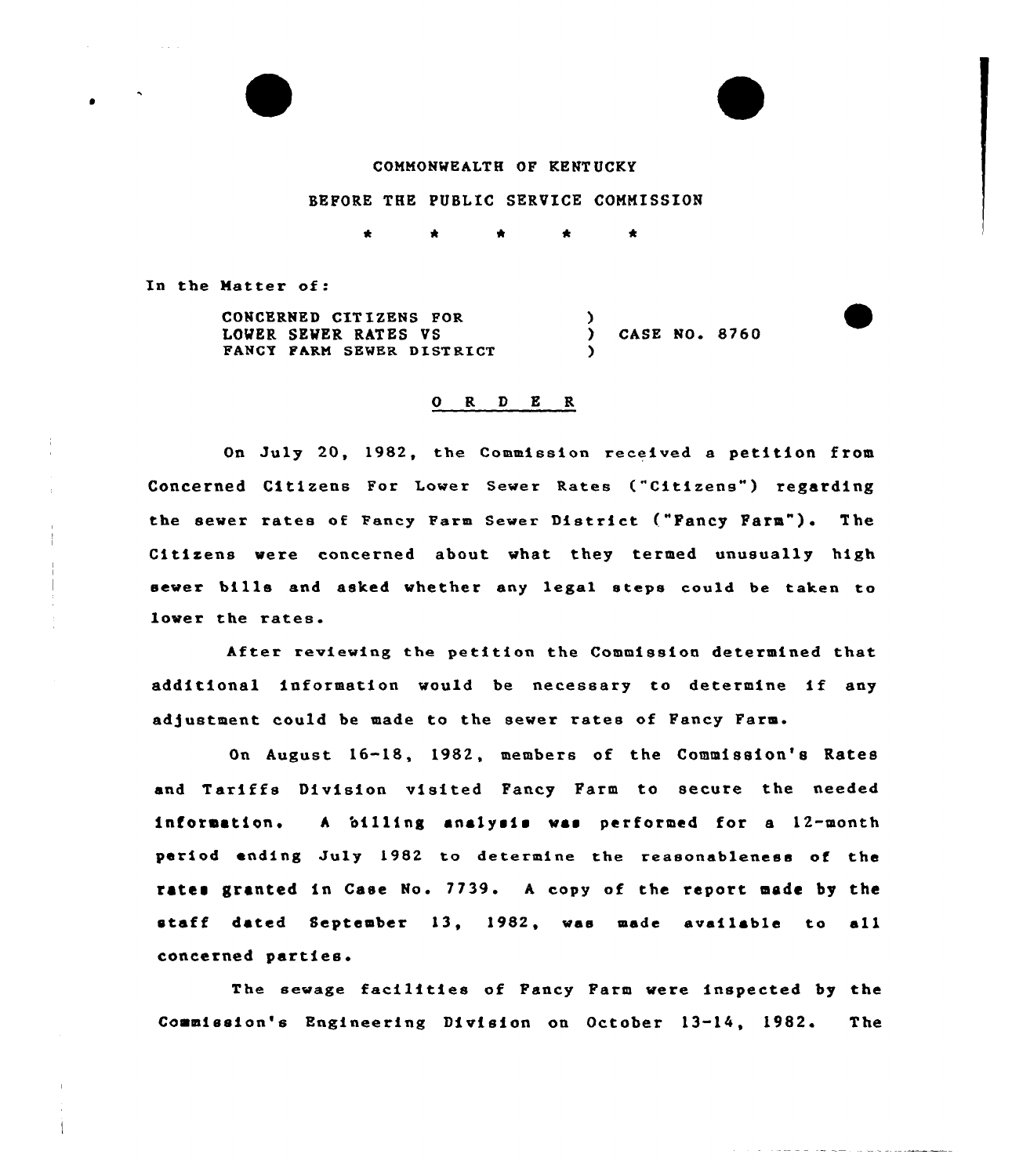treatment plant had been in operation for approximately  $7$  months. <sup>A</sup> copy of the staff report dated October 15, 1982, was furnished to all concerned parties.

December 10, 1982, a public meeting was held in Fancy Fera, Rentucky, to answer questions from customers concerning their sewer rates. After the public meeting, the Commission concluded that e hearing would be necessary in this case, and one wae held in the Commission's offices at Prankfort, Kentucky, on March I, 1983. The Graves County Attorney representing Fancy Pare, citizens and counsel from the Fancy Farm community, end the Consumer Protection Division of the Attorney General's Office participated in the hearing.

# SUMMARY

The Commission, after consideration of the evidence of record and being advised, is of the opinion and finde that:

l. At the hearing on March 1, 1983, the Citizens submitted a proposed schedule of rates which represented a modified form of the current rate schedule.

2. The Citizens submitted signed statements of customers unable to attend the hearing which showed that the majority of customers were not opposed to a change in rate design. Mr. Sam Heyden, a Fancy Farm board member, stated that Pancy Fare had no objection to a change in rate design as long as it produced sufficient revenue and was <sup>a</sup> fair rate to all customers

3. The Citizens stated that after research they understood that Fancy Pare needed the revenue generated from the present rates and therefore, were not asking for a decrease in the revenue

 $-2-$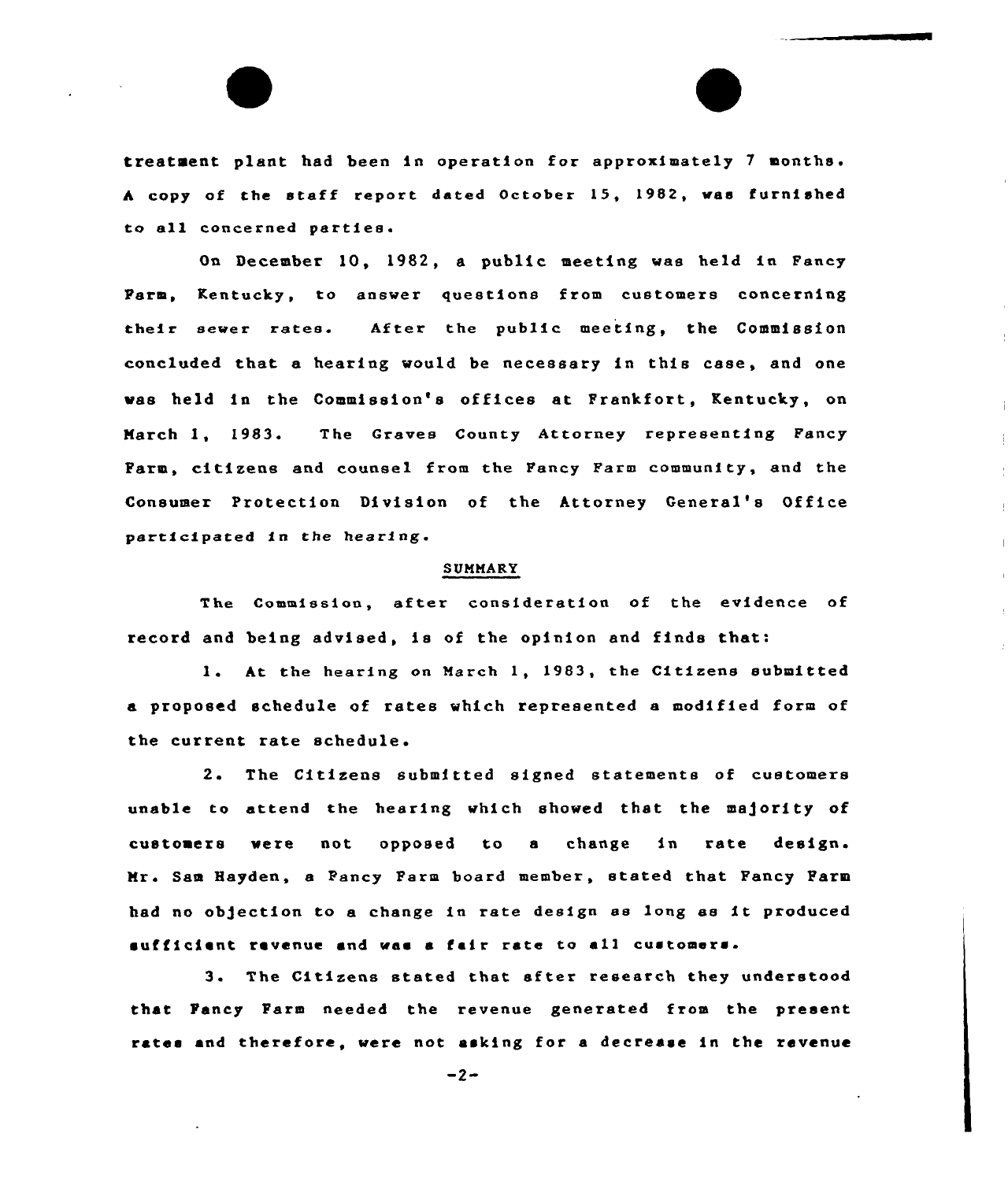

requirements but for rates that are more equitable to all customers <sup>~</sup>

4. The rates proposed by the Citizens are based on water usage and may not produce sufficient revenues because there is <sup>a</sup> \$4.50 to \$5.00 increase between each step in the rate block. For example, a customer who uses  $5,000$  gallons would pay \$15 while a customer who used 6,000 gallons would pay \$20. If several customers who used 6,000 gallons during the test period began using less water and only used 5,000 gallons, the decrease in revenue would be \$5 per customer per month. The Commission is of the opinion that the large difference in rate steps would not be fair to all customers and, further, that Fancy Farm could not absorb any loss in revenues; therefore, the proposed rates should be denied.

5. After reviewing the present rates, the rates proposed by the Citizens, and the usage consumption patterns detailed in the staff billing report dated September 13, 1982, the Commission has determined that an alternative rate design based not on water usage but on a flat rate design would be in the best interest of Fancy Farm. In a rural area such as Fancy Farm, a large amount of water bought is not discharged into the sever system. Water used to water gardens, lawns and livestock does not result in added expense to the eever district. By the implementation of <sup>a</sup> flat rate the customers would have the benefit of knowing the amount of their sewer bill each month and could plan their budget accordingly. Fancy Farm would benefit in that the revenue collected each month would be more stable alloving Fancy Farm to

 $-3-$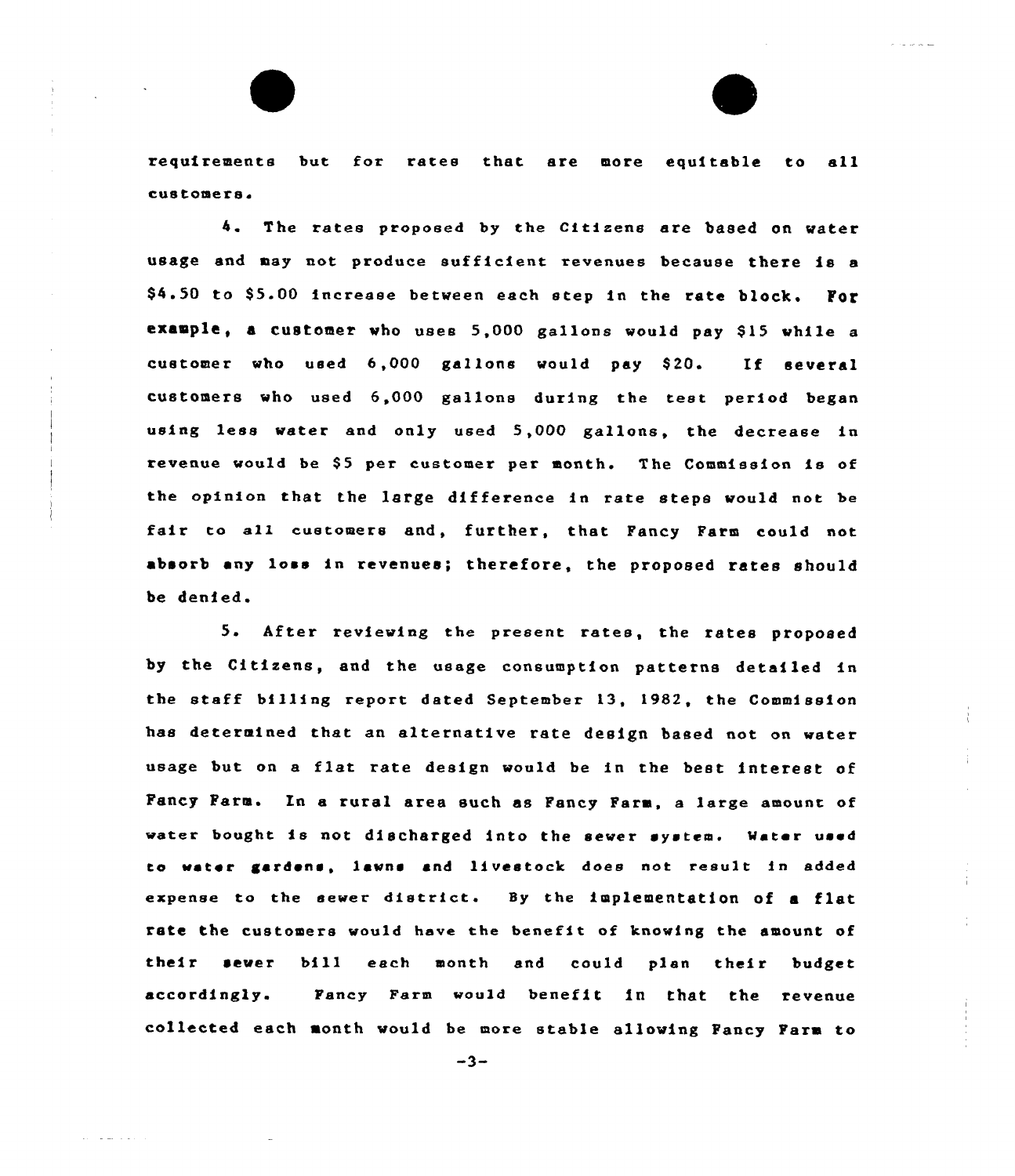better allocate its expenses. Therefore, the Commission should establish a flat rate of \$16 per month for all customers except Brown Thompson, a commercial customer, and Fancy Farm School which should be \$85 and \$130 per month, respectively.

6. There are customers who have refused to connect to the sewer system. At the hearing Fancy Farm asked the Commission to address this matter in its Order. The Commission has determined that this matter is outside the jurisdiction of the Commission and that Fancy Farm should obtain e legal opinion from the Office of the Attorney General regarding what legal steps may be taken in this matter.

7. Fancy Farm currently has eight customers connected to grinder pumps. These customers have \$1 per month deducted from their bills because they pey for the electricity used by the grinder pumps. There is no provision in Fancy Farm's tariff for this rate; therefore, Pancy Farm should include this rate in its tariff.

8. The rates and charges in Appendix <sup>A</sup> produce gross annual revenues of approximately \$38,100 and are the fair, just end reasonable rates to be charged for sewage service rendered by Pency Para.

IT IS THEREFORE ORDERED that the rates proposed by the Citizens be and they hereby are denied.

IT IS FURTHER ORDERED that the rates and charges in the Appendix to this Order be and they hereby are fixed as the fair, just and reasonable rates and charges to become effective for sewage service rendered by Fancy Farm on and after June 1, 1983.

 $-4-$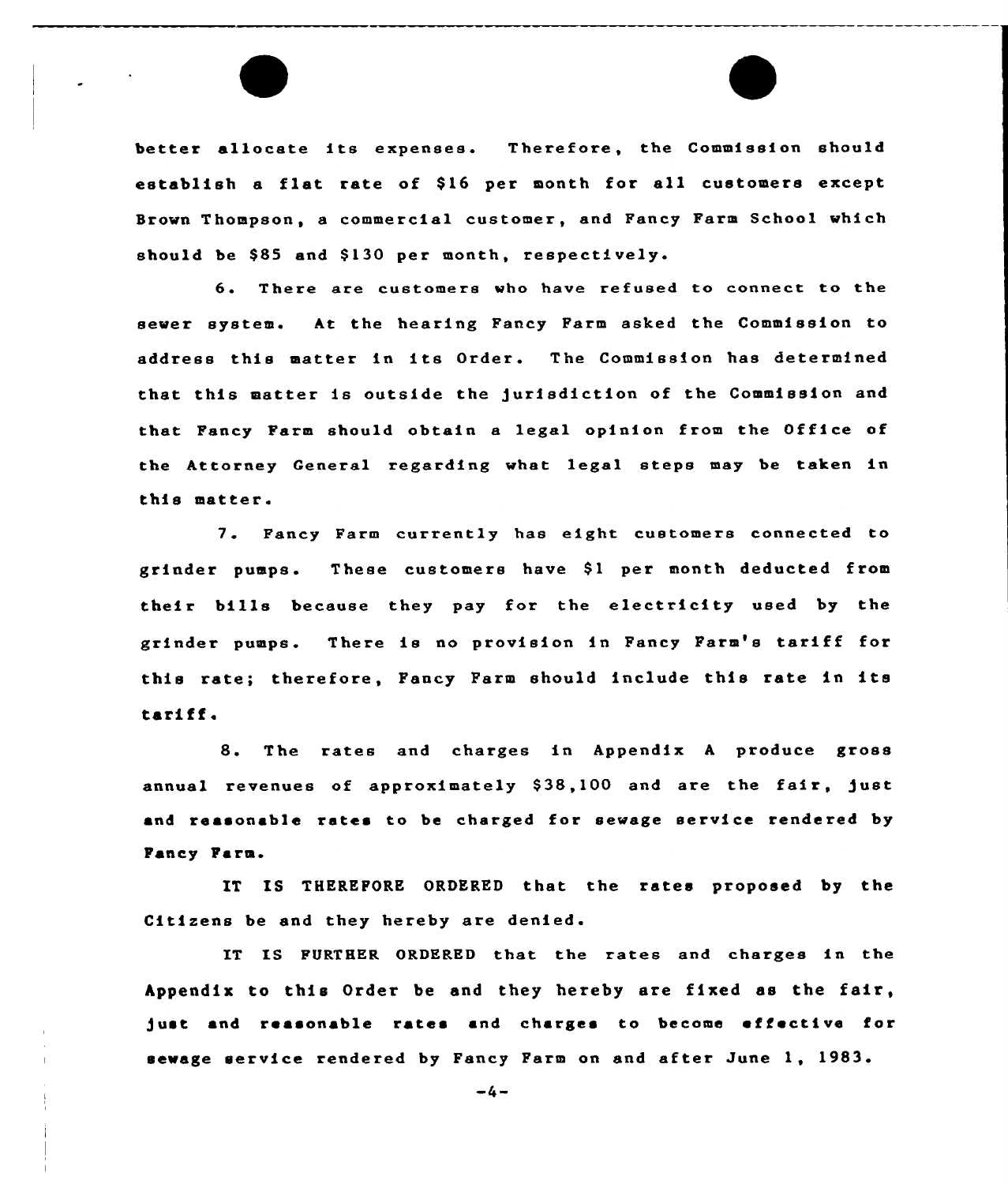IT IS FURTHER ORDERED that Fancy Farm shall file a tariff to include the \$1 per month deduction made on the bills of customers who are connected to grinder pumps

IT IS FURTHER ORDERED that within 30 days of the date of this Order Pancy Farm shall file with the Commission its revised tariff sheets setting out the rates approved herein.

IT IS FURTHER ORDERED that all provisions of the Order in Case Ho. 7739, dated September 26, 1980, not specifically amended herein, shall remain in full force and effect.

Done at Frankfort, Kentucky, this 31st day of May, 1983.

PUBLIC SERVICE COMMISSION

Batherine Bandall

årrega Commissi

ATTEST:

Secretary